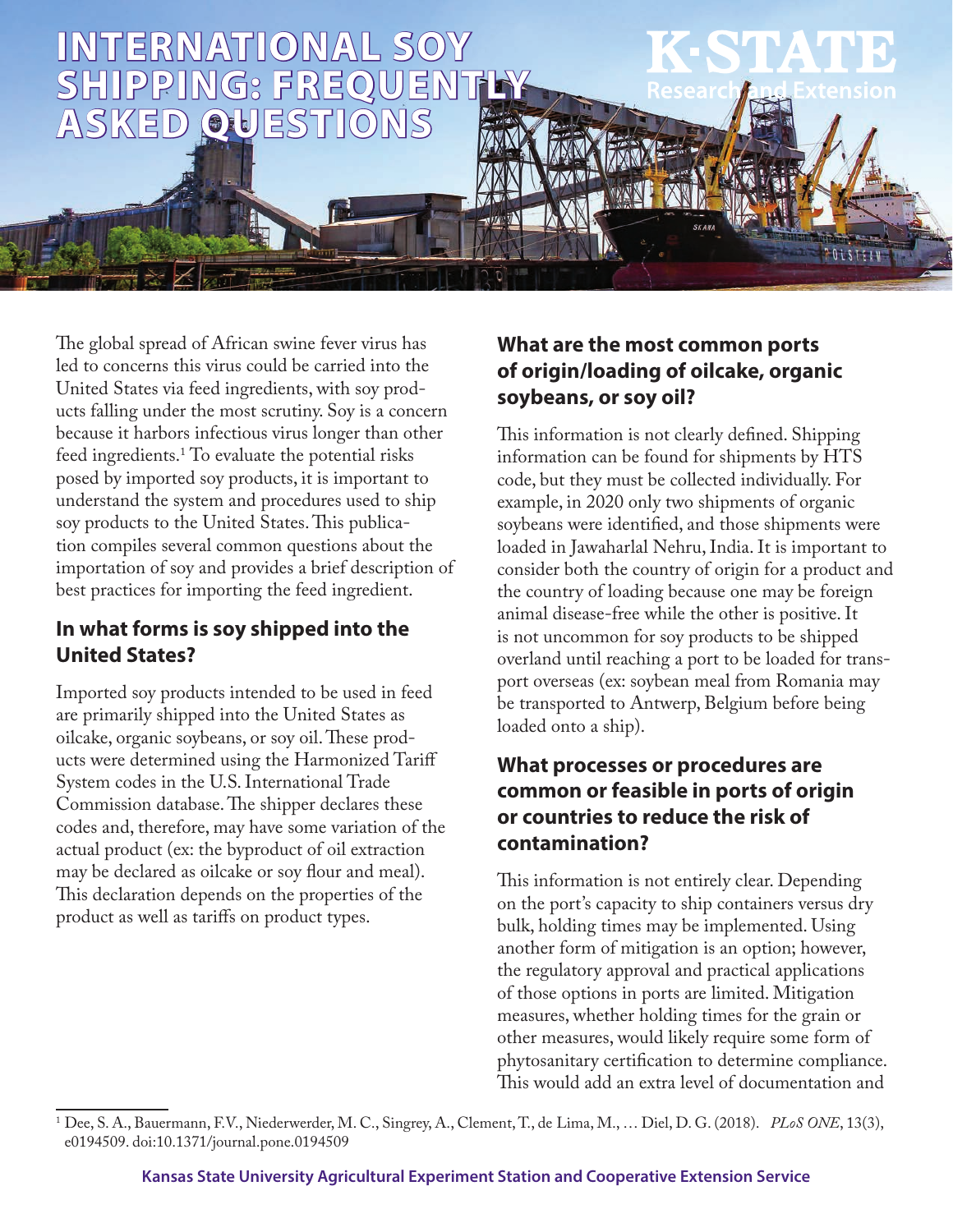regulation. Ultimately, implementing risk-reduction measures in the United States would be the most reliable.

### **What are the most common ports of entry for soy into the United States?**

Most soy products enter through Michigan, New York, Maryland, California, or Louisiana. Most organic soybeans were imported through New Orleans in 2020. It is important to consider the number of shipments into a port versus the quantity of product. Many ports have many shipments, but these shipments may be small quantities, like bags. Other ports, such as New Orleans, receive relatively few shipments, but these shipments are larger and consist of containers or dry-bulk product.

### **How long is transport from port of loading to port of entry?**

There are several influential factors that influence transportation time. The largest is whether the ingredient is being shipped via container or dry bulk. Container shipping vessels travel from port to port, loading and unloading containers as appropriate (similar to a city bus route). Dry-bulk shipping is a direct route from loading to destination because an entire vessel is hired for one large shipment. Beyond this, the cost of freight and the cost of fuel dictate the speed at which these vessels are traveling because ships are more fuel efficient at lower speeds.

### **Where does most of this product go upon arrival to the United States?**

This is not well understood. Brokers are commonly used for the importation of ingredients, which are then distributed once the products arrive in the

country. Data about the shipping of products from the port into the interior is proprietary information between customers and the rail and barge companies. The end use of these products could be speculated based on HTS codes, but it is unclear if products such as soy oilcake stay in the United States or are shipped to other countries from U.S. ports. Other products, such as whole soybeans, can be used for human consumption or can be pressed to extract the oil. The crushing process leaves soybean meal that can be used for livestock feed. This versatility makes tracking these products even more complex.

# **Is soy being shipped via dry bulk or through containers?**

Ports in the United States are designed to ship agricultural commodities out. Arrival of dry-bulk commodities can be handled, but they typically need to be unloaded straight into a railcar, barge, other vessel, or into a private warehouse. Container shipping is more common, because dry-bulk shipping requires an entire vessel to be contracted by a company or a group of companies for a large shipment.

### **What challenges do U.S. ports face concerning the importation of contaminated soy?**

Ports in the United States were designed to export agricultural commodities and less emphasis was placed on import. As a result, U.S. ports do not have the capacity to hold grains entering the country. If holding times are used to mitigate contamination, it is up to the importer or the end user to facilitate that and provide space for the grains to be held.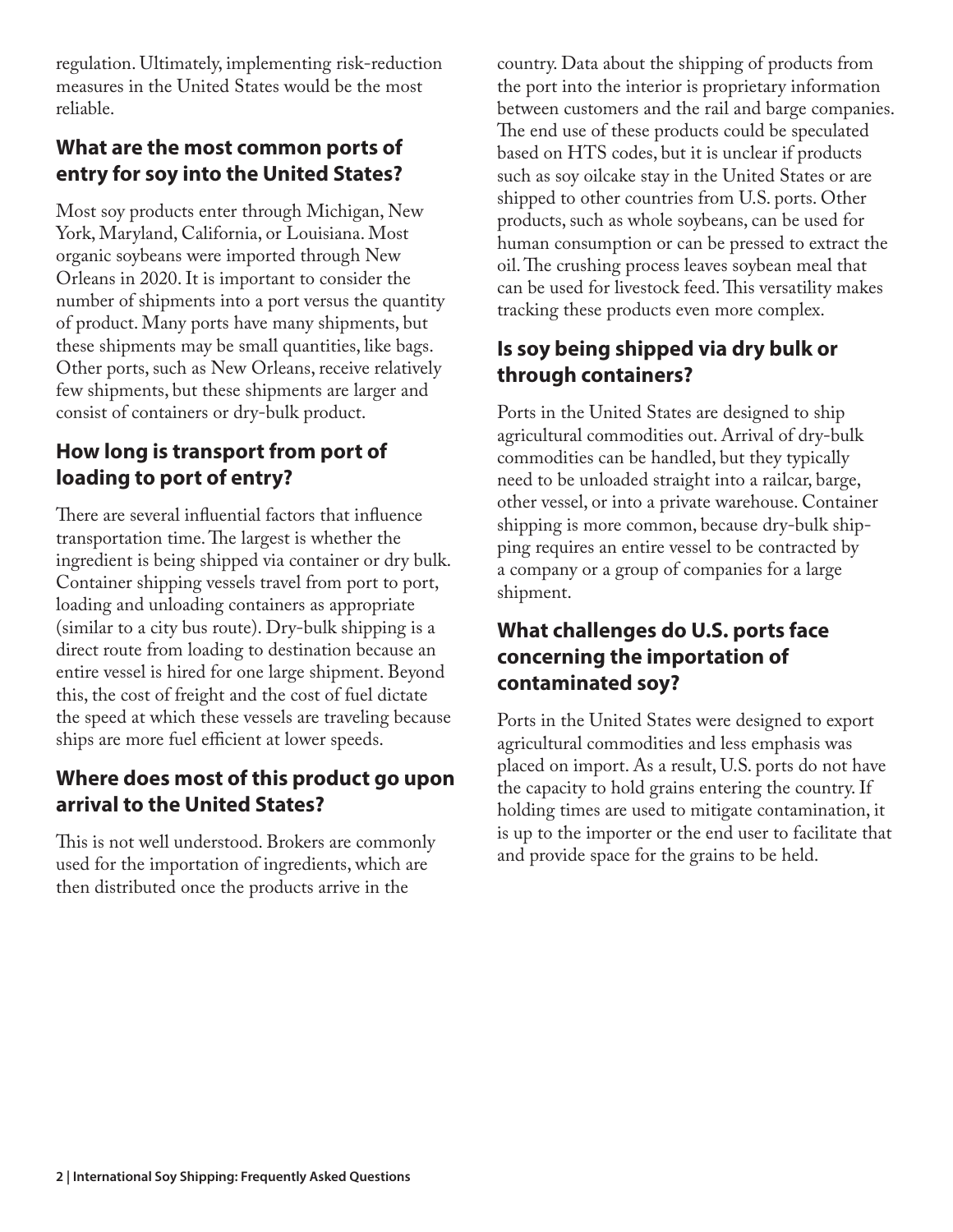# **Best Practices for Importation of Soy Products**

### **What areas are important to understand when evaluating the use of imported soy?**

Understanding where foreign animal disease outbreaks are occurring around the world, where the soy products used for animal production originated, and where those products were loaded to be shipped to the United States are all important for reducing risk of introducing foreign animal disease to U.S. herds via feed. Not all these areas would be handled by the same people in a production system, so collaboration between departments is vital.

### **Who should be part of discussions involving the use of imported soy?**

Facilitating discussions across supply chain managers — between nutritionists, biosecurity leads, procurement teams, and ingredient suppliers — is the first step to understanding if any feed products used in the production system are imported.

### **If soy is imported, what steps should be taken to reduce risk?**

The country of origin should be verified for imported ingredients and referenced against countries experiencing known foreign animal disease outbreaks. If products are being imported, finding an alternative, domestic ingredient or implementing holding times before introduction to a mill will strengthen a biosecurity plan. Holding times require a product to be stored for a predetermined period at stable temperature to ensure any virus in the product has become inactive. This time would be different based on the product type and virus of concern.

# **When should holding times be in effect?**

If holding times are implemented, it is good practice to start the clock, at the earliest, when the product has entered the United States. At this point, the processes the product goes through can be more reliably documented and the risk of cross-contamination is reduced. Importers can ensure that potentially contaminated product does not share equipment with products that have completed a holding period, been processed, or were domestically produced.

# **Are products safe after loading in a foreign animal disease-free country?**

Even though a product was loaded in a foreign animal disease-free country, it may have been produced in a country experiencing an outbreak and then subsequently shipped overland to a port. As a result, the country of origin and the country of loading should be evaluated as well. If a product is undergoing further processing once it enters the United States, it may have a lower risk to domestic livestock. When done properly, processes such as solvent extraction or extruding may eliminate infectious virus from the feed product.



**Figure 1.** Grain is unloaded from a barge on the Mississippi River using a "marine leg" bucket elevator at the Cargill grain export terminal in Westwego, Louisiana.